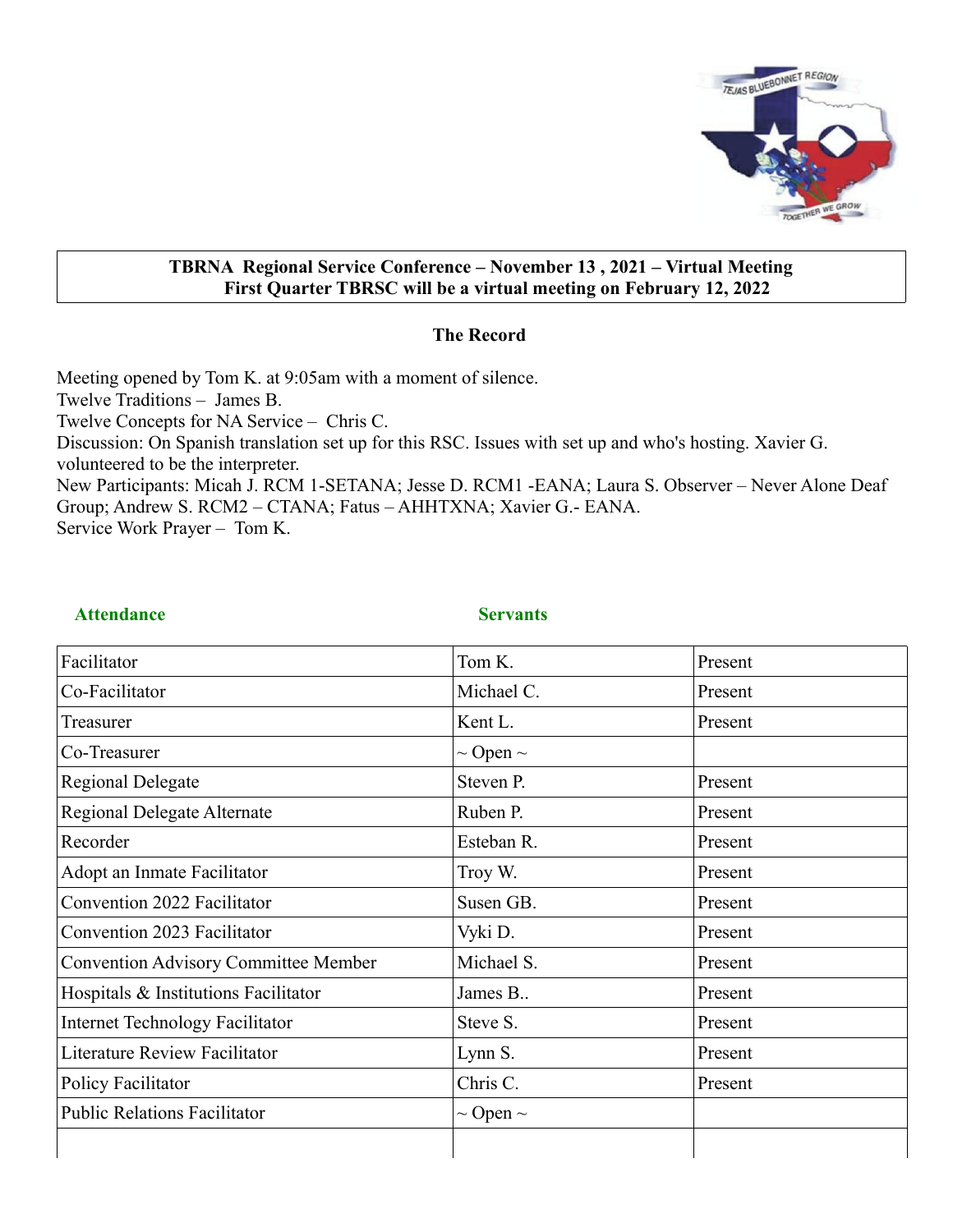#### **Attendance Area Representatives**

| <b>Brazos Valley Area</b>                |                           |             |         |
|------------------------------------------|---------------------------|-------------|---------|
|                                          | <b>Brazos Valley Area</b> |             |         |
|                                          | Central Texas Area        | Chris H.    | Present |
|                                          | Central Texas Area        | Andrew S.   | Present |
|                                          | Coastal Bend Area         | Tom M.      | Present |
|                                          | Coastal Bend Area         |             |         |
|                                          | Esperanza Area            | Jesse D.    | Present |
| Esperanza Area of<br>Narcotics Anonymous | Esperanza Area            | Luis R.     | Present |
|                                          | Freedom Area              | Chris C.    | Present |
|                                          | Freedom Area              |             |         |
|                                          | Hill Country Area         | Robyn K.    | Present |
|                                          | Hill Country Area         |             |         |
|                                          | Houston Area              | Hurshell C. | Present |
|                                          | <b>Houston Area</b>       |             |         |
| Northside Area of                        | Northside Area            | Brian N.    |         |
| <b>Iarcotics Anonymous</b>               | Northside Area            | Sean H.     | Present |
|                                          | Rio Grande Valley Area    | Rebecca     | Present |
|                                          | Rio Grande Valley Area    |             |         |
|                                          | Southeast Texas Area      | Micah J.    | Present |
|                                          | Southeast Texas Area      | Tristan     |         |
|                                          | Texas Tri-County Area     | Josanna L.  | Present |
|                                          | Texas Tri-County Area     | Dianna K    |         |

**Elections**: Chris C. read Policy Procedure

Discussion: On using poll instead of paper ballots as per CBDM guidelines for voting; agreed. On voting members present: 25

TBRCNA 2023 Co-Facilitator – Chris H. presented his qualifications; withdrew nomination due to conflict of interest in holding two (2) regional positions; Vyki D. read the qualifications.

Ray L. from EANA: Consensus. (Michael S. and Tom M. are not eligible).

Facilitator: Michael C. – Consensus. (Will meet next Saturday at Kent's. The treasurer's audit will be Tom's last service commitment as Facilitator).

Co-Facilitator: Chris H – Consensus.

Treasurer: Kent L. – Consensus.

Co-Treasurer: Tom K. Consensus.

Recorder: Esteban R. Consensus.

Public Relations: 0 Convention Advisory Committee Member (2): 0 Policy: 0 Service Pool: 0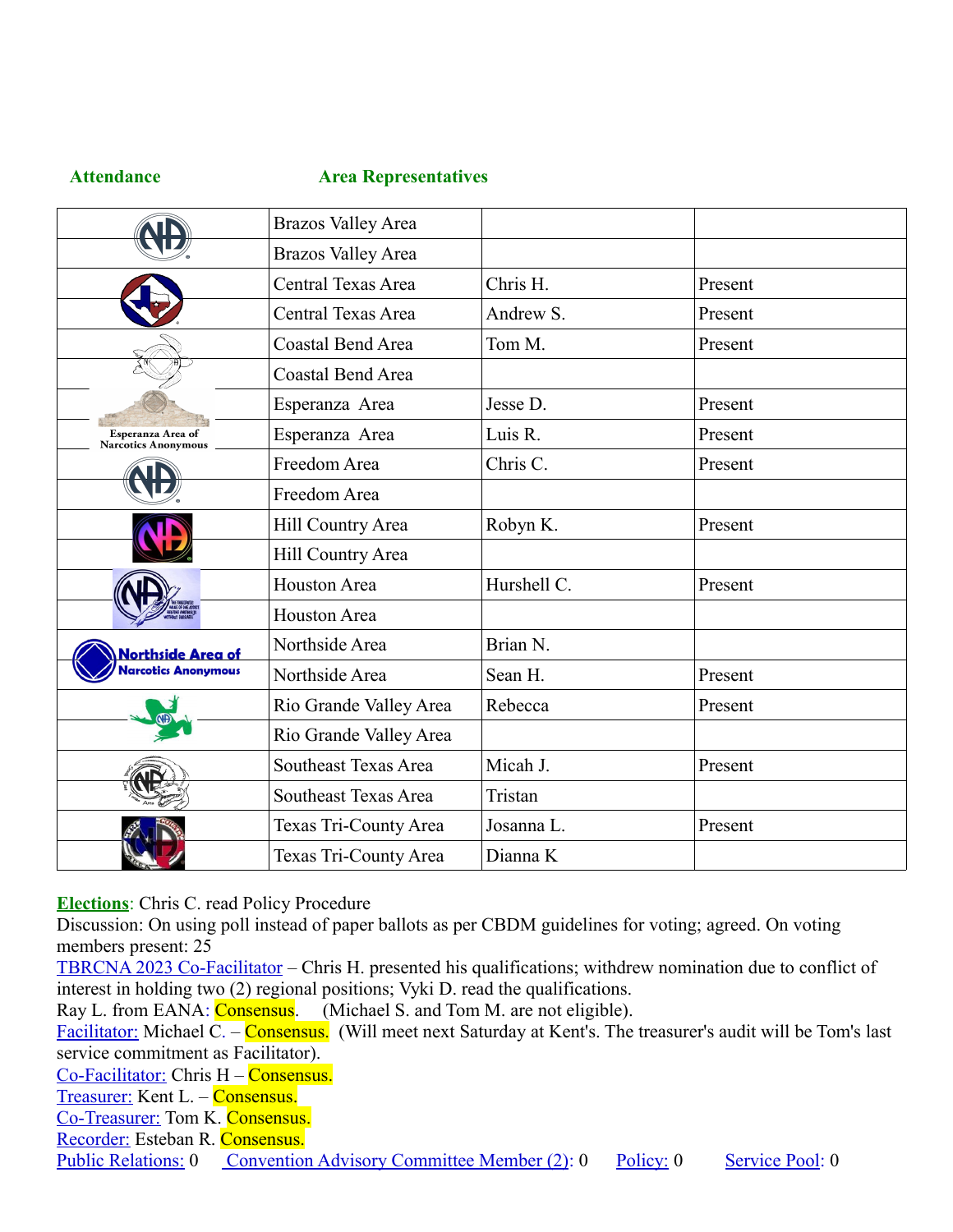## **Delegate Team Report**

**Regional Delegate Alternate:** Ruben P.- made comments on making CBDM more available to our Areas. Good Morning Everyone,

Not to much to report. I attended the MZSS and the Southern Zonal Forum meetings. I also attended three Conference participates meetings. The World Service Office did report that there may be low on some inventory. The 90 day key tag, IP7 and IP23. There may be a slight variation in paper color for those IPs and there is currently an issues with matching the color for the key tag.

I also attended the US Zone of NA group meeting it was interesting and I did not realize how much information gathering had already taken place. More to come in the near future.

I had surgery on October 18th there were complications and I spent 11 days in the hospital. I have been home for two weeks now and I am still in the healing process. I hope to stay online for the entire meeting but I am not a 100% and may need to leave early.

Attached are my receipts for the MZSS for reimbursement. Don't forget Sponsorship Day is December 1st. I will be attending a webinar on December 4th, topics will include the: Joy of Sponsorship, Long Distance Sponsorship and Looking for a Sponsor after years have passed and even one NA Region sponsoring another. Speakers will be from all over the world.

There are some new items that you can find at www.na.org\webstore which include sponsorship medallions and key chains.

Also, there is a new way to donate via text to World Service. Text VISION to 801801 it will take you the link to donate. Please announce at your groups this easy way to make a contribution.

I guess I did have a lot to report. Don't forget December  $1<sup>st</sup>$  - love on your sponsor.

Thank you very for allowing me to be of service. My heart is very full today with the gift of recovery so I thank you for that.

ILS, Ruben P., RDA

## **Subcommittee Breakout @10:42am:**

**Regional Delegate:** Steven P. – Good morning. The e-polling from the Conference Participants webinars indicates that the 2022 World Service Conference will be a very brief virtual event. No CAR or CAT proposals submitted by Regions or Zones will be considered. Only these few following items submitted by the World Board will be discussed. Those proposals are:

1. That this World Service Conference shall be a virtual event. a. (This is the same proposal that the WSC had to pass the last time. It is a given that this proposal will pass because otherwise the WSC will be cancelled entirely.) 2. Approve extending the service cycle to three years for some service positions. This includes: one of the WSC co-facilitators, a couple of members of the Human Resources Panel, and a couple of members of the World Board. a. (This is mostly also a given that it will pass.)

3. Agree to postpone considering revising the FIPT until the next in-person WSC. a. (This motion will pass with very little discussion.)

4. Approve the Spiritual Principle A Day book for publication. a. (Again, this motion will pass with almost no substantive discussion whatsoever.)

5. Approve an emergency budget for NAWS. a. (This item will require the most discussion, and probably be the single contentious matter in the entire WSC.)

The following WSC is the proposed in-person WSC in 2023. The World Board has assured all delegates that "we will get back to business as usual," at the in-person conference. Previously submitted CAR proposals that were not considered during the 2020 WSC will be considered at that time.

Those reassurances by the World Board are perhaps an overly optimistic prediction. Probably there is no way that a WSC will have the time and resources to address fully or completely some forty plus CAR/CAT proposals. None of the CAR/CAT proposals submitted by any Region or Zone this year will be acknowledged, re-submitted by the World Board, or discussed. They were dismissed without review.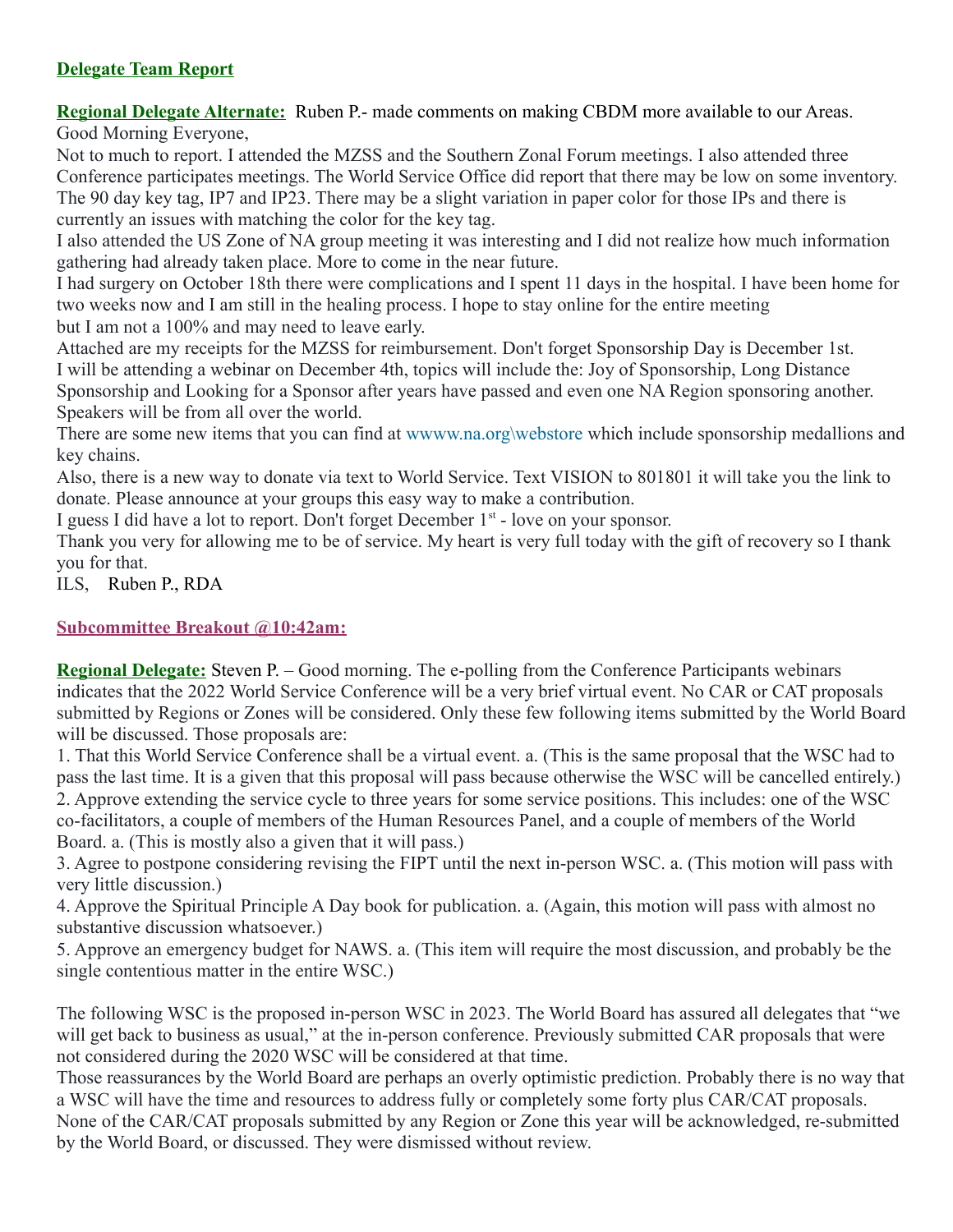The RD team actively participated in the Multi-Zonal Service Symposium in San Antonio at the end of August, as well as subsequent Southern Zonal Forum meetings. Several topics addressed the needs that service bodies face during the pandemic. As a result of meeting some of the people at the MZSS I am proposing two items for the Region to consider under new business.

I am including several questions in this report that need to be addressed. The decisions could be delayed until the next RSC, but not any later than that for some of the issues.

More pages after this, so hang in there and keep reading please.

Thank you for allowing me to be of service, Steven P. TBR, RD

\*During this report, Laura S. (ASL Interpreter) was introduced and a question was asked about the sign language being universal and the reply was that sign language is interpreted according to the language.

\*Discussion on do we need volunteers for Spanish-speaking members and how do we reach out?

\*Two (2) proposals will be introduced under New Business and also six (6) Polling Questions.

## **Servant Reports:**

**Facilitator:** Tom K. – Screwed up the audit and have scheduled the treasurer's audit for next week at Kent's. Notarized documents have been done.

**Co-Facilitator:** Michael C. – Texas State Convention Board has not met since Spring. Myron B. stated how COVID had derailed the Board. There is no current schedule of their next Board meeting. The TSC in May was amazing! There was \$17,362.59 Net Gain and these funds will be divided by seven (7) Areas in our Region and NAWS. \$2,480.37 will be donated to TBRNA.

**Treasurer:** Kent L. – Good Day Region; as of RSC Nov 13th, 2021 we have a working balance of \$17,176.35. Yes this is after deducting our prudent reserve of \$4500.00. We will have discussion on our Regional Liability Insurance Payment Due 12/1/2021, to either pay half(\$2592.50) or full year (\$5185.00). J would also like to address that fact that donations sometimes are sitting at the post office box and as soon as they are retrieved they are mobile deposited. As well as the "Check List for Treasurer" previously stated to pay AAI Quarterly, I have removed that as at last RSC we instructed AAI to order books more frequently. As such as soon as I have an Invoice from HASO Inc. I'll issue a payment. I would also like to be sure to recognize the grateful donations to Region by CBANA/RBS, TX State Convention and TX Unity Convention. I would like to know if Region would like to send a letter of thanks in lieu of a standard receipt? Last but not least I Thank the Region for letting be of Service during this interim position. I look forward to being of service as well.

| <b>Quick Financial Glance:</b>        |             |  |
|---------------------------------------|-------------|--|
| Starting Balance from last RSC:       | \$8,109.90  |  |
| All expenses paid out                 | \$1,858.73  |  |
| <b>Total</b>                          | \$6,251.17  |  |
| All Income Received                   | \$15,425.18 |  |
| <b>Total</b>                          | \$21,676.35 |  |
| Minus Our Prudent Reserve \$4,500.00  | \$4,500.00  |  |
| Current Starting Balance for this RSC | \$17,176.35 |  |

Have receipts from Ruben P. for \$100 MSZZF and \$281.34 which equals to \$381.34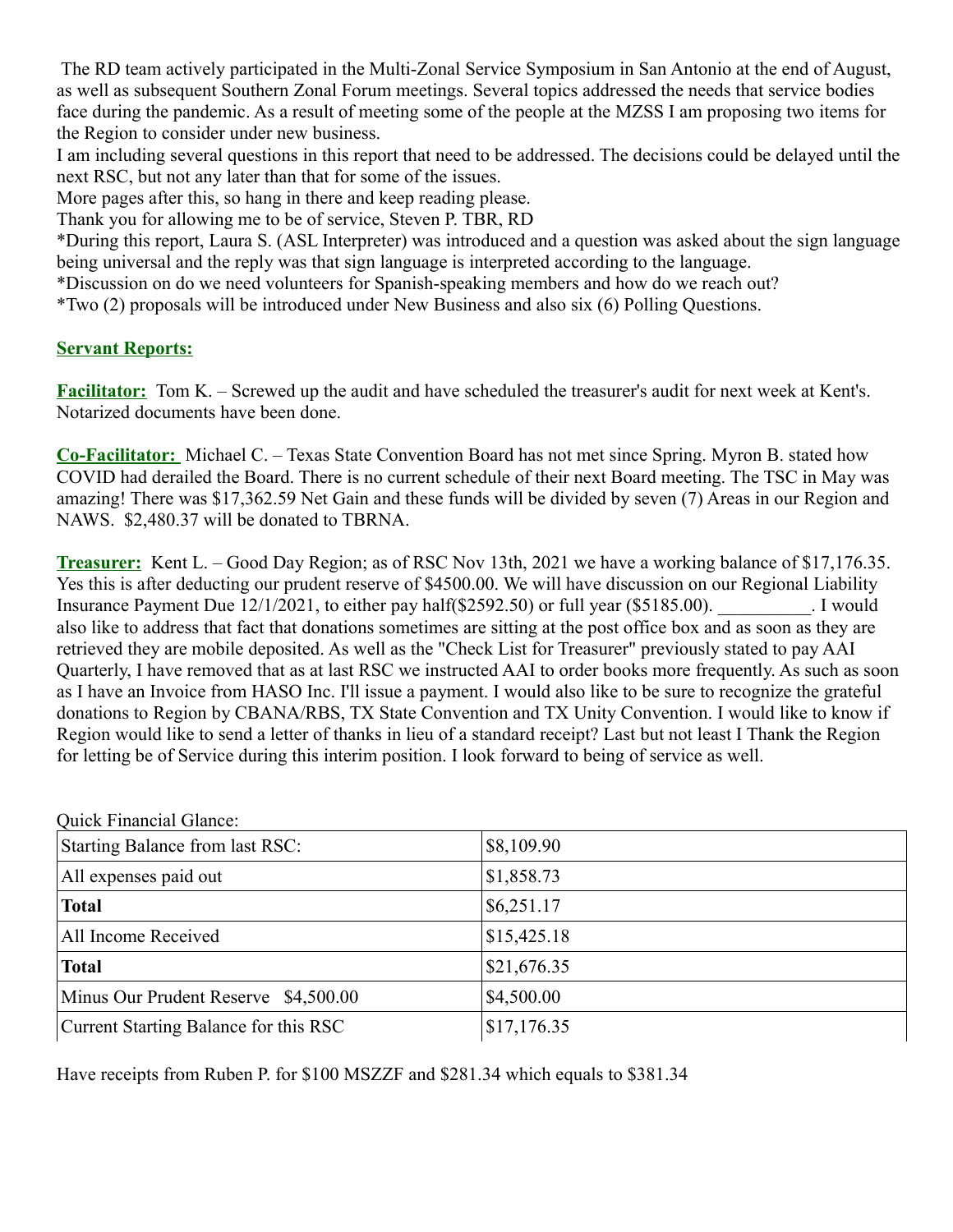



| 354 MBL Dep      | 08/12/21 | HCANA Ck# 1190             | \$24.70    | \$8,109.90           |
|------------------|----------|----------------------------|------------|----------------------|
| 355 Rtn Bill     | 08/13/21 | Rtn Bill Pay to Steve P    | \$28.00    | \$8,137.90           |
| 356 Zelle/Out    | 08/16/21 | Steve P.                   | \$135.00   | \$8,002.90           |
| 357 Bill Pay In  | 08/19/21 | Texas Tri County           | \$2,375.33 | \$10,378.23          |
| 358 Bill Pay out | 08/20/21 | <b>NAWS World Donation</b> | \$680.58   | \$9,697.65           |
| 359 Bill Pay out | 08/20/21 | Southern Zonal Forum       | \$100.00   | $\frac{1}{9.597.65}$ |
| 360 Zelle out    | 08/24/21 | Steve P.                   | \$49.75    | \$9,547.90           |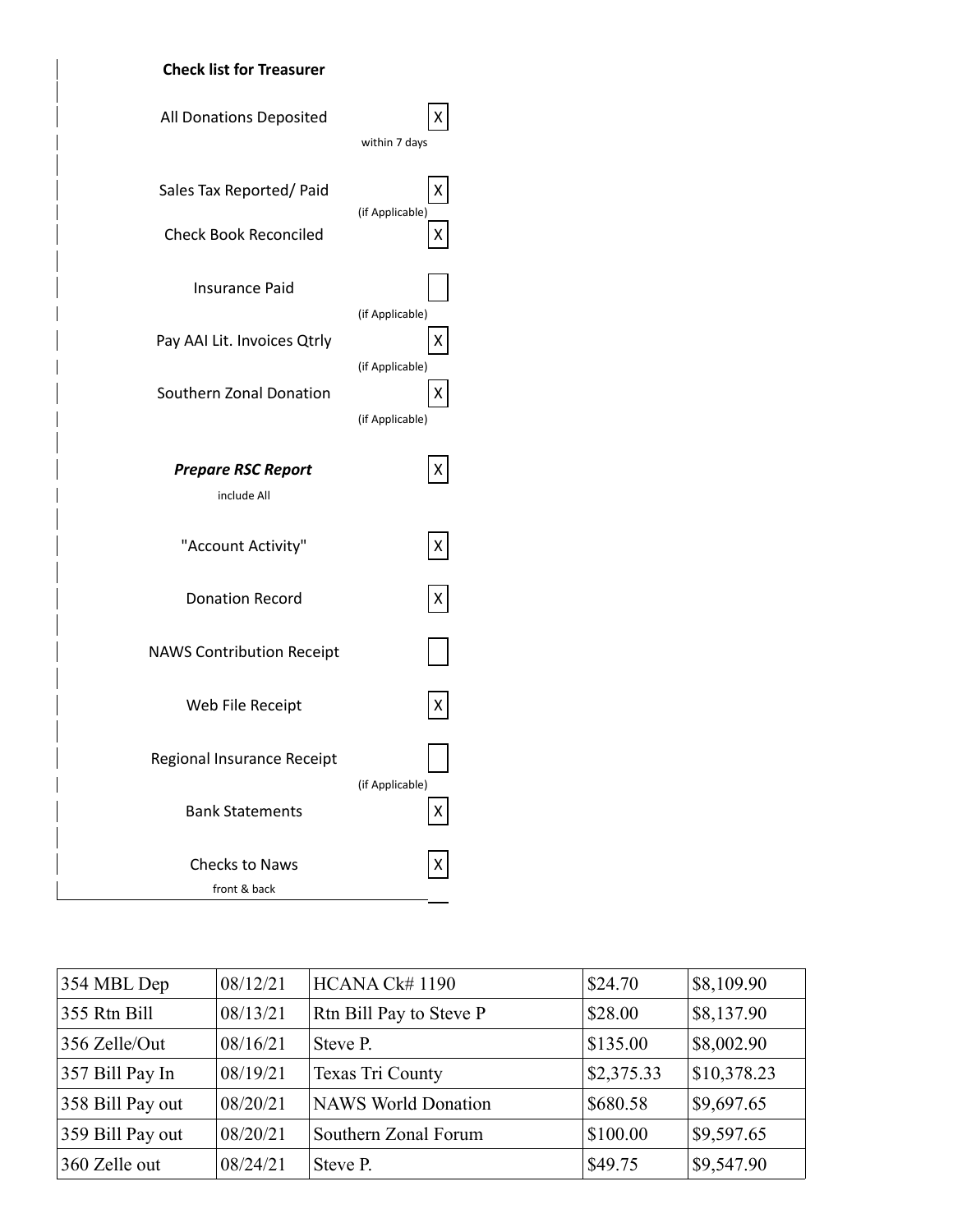| 361 Bill Pay out | 08/24/21 | <b>HASO</b>               | \$352.00   | \$9,195.90  |
|------------------|----------|---------------------------|------------|-------------|
| 362 Counter      | 09/21/21 | <b>CBANA</b>              | \$8,456.00 | \$17,651.90 |
| 363 Zelle out    | 09/21/21 | Steve P.                  | \$68.00    | \$17,583.90 |
| 364 Bill Pay out | 09/01/21 | <b>HASO</b>               | \$256.00   | \$17,327.90 |
| 365 MBL Dep      | 10/08/21 | CTANA#731210301           | \$226.06   | \$17,553.96 |
| 366 MBL Dep      | 10/08/21 | HASCONA#2805              | \$42.28    | \$17,596.24 |
| 367 MBL Dep      | 10/08/21 | <b>HCANA#1194</b>         | \$41.22    | \$17,637.46 |
| 368 MBL Dep      | 10/25/21 | <b>HCANA#1197</b>         | \$917.99   | \$18,555.45 |
| 369 MLB Dep      | 10/25/21 | <b>HCANA#1201</b>         | \$47.44    | \$18,602.89 |
| 370 Bill Payout  | 10/27/21 | HASO Inc Inv 2418 AAI     | \$217.40   | \$18,385.49 |
| 371 MBL Dep      | 10/28/21 | TX State Convention #8144 | \$2,480.37 | \$20,865.86 |
| 372 MBL Dep      | 10/28/21 | TX UNITY Convention #2311 | \$446.34   | \$21,312.20 |
| 373 MBL Dep      | 11/01/21 | <b>HASCONA</b>            | \$105.88   | \$21,418.08 |
| 374 MBL Dep      | 11/08/21 | <b>HASCONA</b>            | \$62.20    | \$21,480.28 |
| 375 Stripe       | 11/09/21 | <b>BVANA 125.00</b>       | \$121.07   | \$21,601.35 |
| 376 MBL Dep      | 11/12/21 | Agape Grp MO 19 277622599 | \$75.00    | \$21,676.35 |

## **Recorder:** Esteban R. – Greetings all:

Serving as the recorder for this region during the past year has been an honor, a privilege, and a rewarding learning experience.

Due to periodic email delivery issues and in an effort to expedite the Record in a more timely manner, I added a new email address and would prefer that this email address be used for correspondence with region. Please delete my previous email address. (RIP sbcglobal.net).

In doing so, is it OK with this body that I send out a draft of the Record in two (2) separate emails just as Tom was doing or should our Facilitator continue to send out the draft? In living service, Esteban

**Adopt An Inmate:** Troy W. – Good morning, AAI sent out 2 orders over the last quarter and we have one in the hopper ready for approval. A total of 30 books have gone out so far to inmates requesting them. I sent an order of 16 books on 09/09/2021, another 14 books on 10/08/2021. I have an order of 14 so far for this month and I'll check the box this evening before I send it off this week. We are averaging 15 letters a month at this time with the majority of those coming from the women's SAFPF unit up in Gainesville. I am going to be putting together a subcommittee to cover my next 2 quarters as I have taken a job in a SATF facility here in Corpus and they are very strict about contact with people incarcerated or on any kind of paper, either parole or probation. So that's something that will be changing – unless someone on this body would like to take it over until May 2022. Our PO Box is due in December so that will need to be paid if this body agrees to continue with the current plan. I believe the fee is about 100 bucks for 6 months, I don't have the exact number right now, I have to get with Ed as I couldn't log into the account this morning. He is going to figure out the problem and send me the log in info. Anyway, I digress. Thanks for the opportunity to serve NA. ILS, tw

\*Discussion: Troy expressed a conflict of interest due to a job at SATF; on getting someone to help out for the next 2 quarters; on orders from prisons outside our region; is AAI filling in orders for other regions? No. Has AAI contacted other regions? No. No conflict of interest seen.

**Policy:** Chris C. – Hi all, Thank you for allowing me to serve as policy chair, I have enjoyed it all. I appreciate everyone's input on reformatting and cleaning up the current policy. I am looking forward to my next adventure with TBRCNA 2023 in Beaumont. Much love and light to all. In loving service, Chris C. \*Discussion on changing "written word" in Literature Review to "NA Literature"; remove "DRAFT" watermark.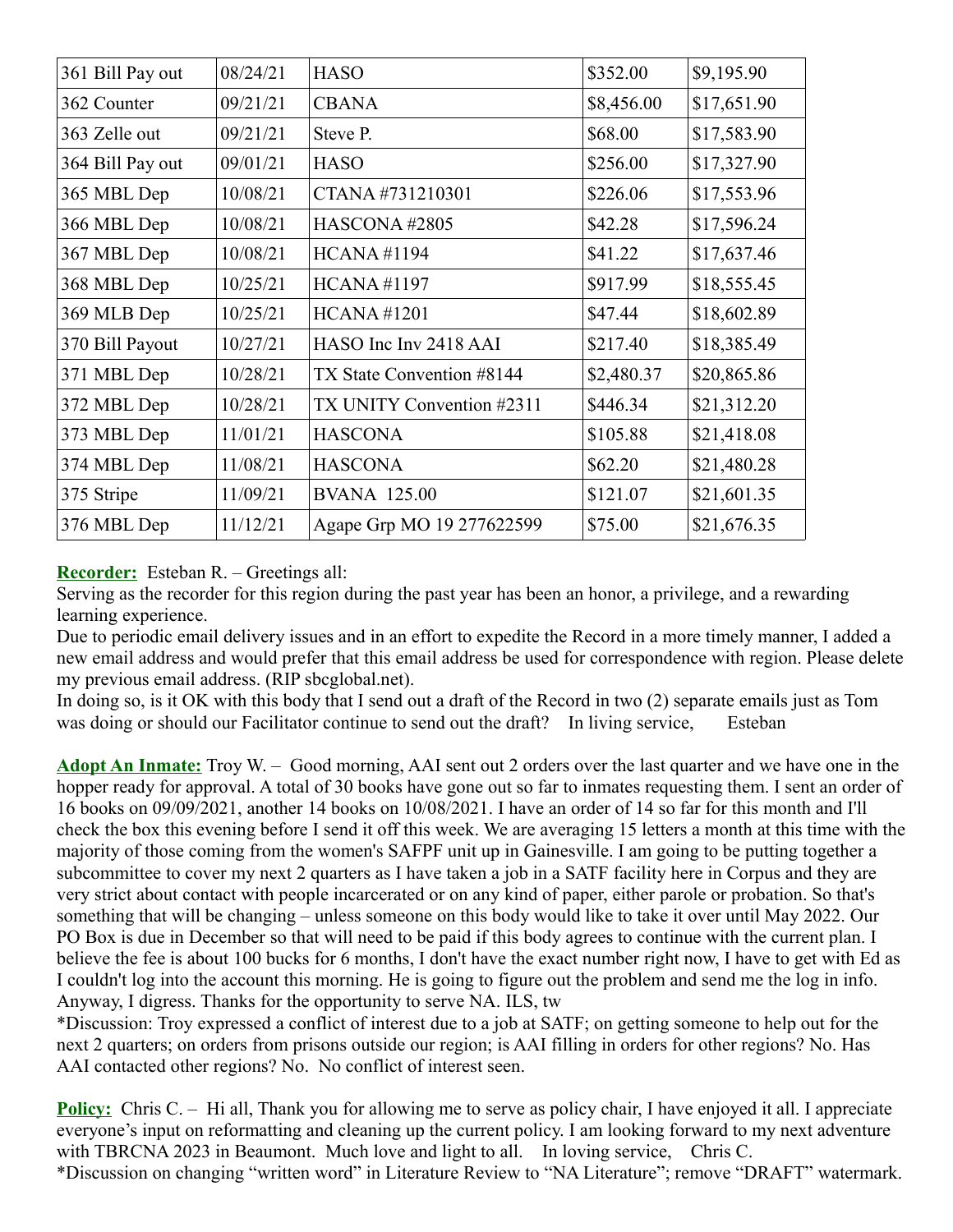\*At this time, elections were held for a CAC member. Allen E. qualified himself. Consensus (later on).

**Convention Advisory Committee:** Michael S. – Good morning. First off, I look forward to the day when we are face to face accepting hugs. And I hope you are well.

We, John C., Gilbert L., Lucy V., Vyki D., Susen G., and myself have met several times this past quarter.One thing that we realized is that TBRC is well-funded and that areas need to do is support our Convention through "awareness." This awareness is present during events that areas put on and include the present Convention. But it is the Convention Committee that seeks out that information from those areas' events. We want to support our Region's Convention by having such events and by doing so build our fellowship, besides our message is Hope... The last few months have been pure hell as a loved one who lives with me struggles with this disease of addiction. Plenty of meetings and sponsorship. More will be revealed...

TBRCNA 22 is off and running. It seems that being on the CAC is a curse of sorts. Moving on, the Hotel which is the Courtyard by Marriott in Pflugerville is providing us with exceptional accommodations. Room rate is \$109.00 and we can extend our stay two days pre and post of our Convention dates. Our Regional website needs to be updated, what is missing is our Banquet which is only \$35.00 and a stainless steel tumbler with our logo engraved. In order to register you have to look for the little green square and hit the button to open the link. In the future we want a more inviting and attractive link and maybe even have a separate website for the Convention. I know that Tom K. has been extremely busy and other info has not been provided to him. So thank you for all that you do for us.

TBRCNA 23 is up and running. Their Hotel is going to be a great place to have a Regional Convention. TBRCNA 24 will be in Zone 3 which includes Rio Grande Valley and Coastal Bend areas and TBRCNA 25 will be Zone 2 which encompasses Houston, Northside and Freedom areas. Now these Zones do have a choice whether to put on a Convention or not in the given years.

Most of the CAC members and myself have been participating in weekly sessions with the Ad Hoc Committee building our existing Convention Policy into a more cooperative and reasonable document. One that proves how important this Regional Convention really is and brings our Fellowship closer.

Expenses are Zoom  $\omega$  \$15.98/ month for the last year. I have deemed this my contribution to the Fellowship/TBRNA. In loving service, Michael Serhus

**TBRCNA 2022:** Susen GB – Good morning All, everything is running smoothly for the Convention. We are on track with all the subcommittees. I've spoken to all of the facilitators from each committee and everyone is on track with the timeline. I spoke with the web servant and he will be updating the convention page next week. Currently we have 86 people that have preregistered. We are asking that the areas please announce the convention and ask everyone to register now. I received an email from a group asking if the convention was still going to be a live event, there was a rumor that we switched to a digital platform. I assured the group that we are meeting in person.

Please reserve your room now. Michael S. has fixed the hotel guarantee price to reflect two days prior and two days after the event.

 Everything is looking really great and we are so excited to see everyone in person in February!!! In Loving Service, Susen GB Convention 2022 Facilitator

\*Before and After issues have been resolved with the hotel; a quilt will be auctioned; tumblers will be stainless steel and will be here in 2 weeks. Interpreter situation with Laura S. has been clarified; offer Laura made is very good.

**TBRCNA 2023:** Vyki D. – Hello Family! Our first committee meeting for TBRCNA 2023 was on October 23, 2021. There were about 15 people in attendance. There were 13 members in person and 2 via zoom. Steve S., TBRCNA 23 Co-Facilitator called me prior to the meeting and informed me that he would have to step down as co-facilitator do to increased work responsibilities. We appreciate Steve's service thus far, his knowledge and experience have been very helpful and we will continue to use him as a resource for this convention…. whether he likes it or not. LOL.

We had elections and the following positions were filled. • Programming Facilitator: John R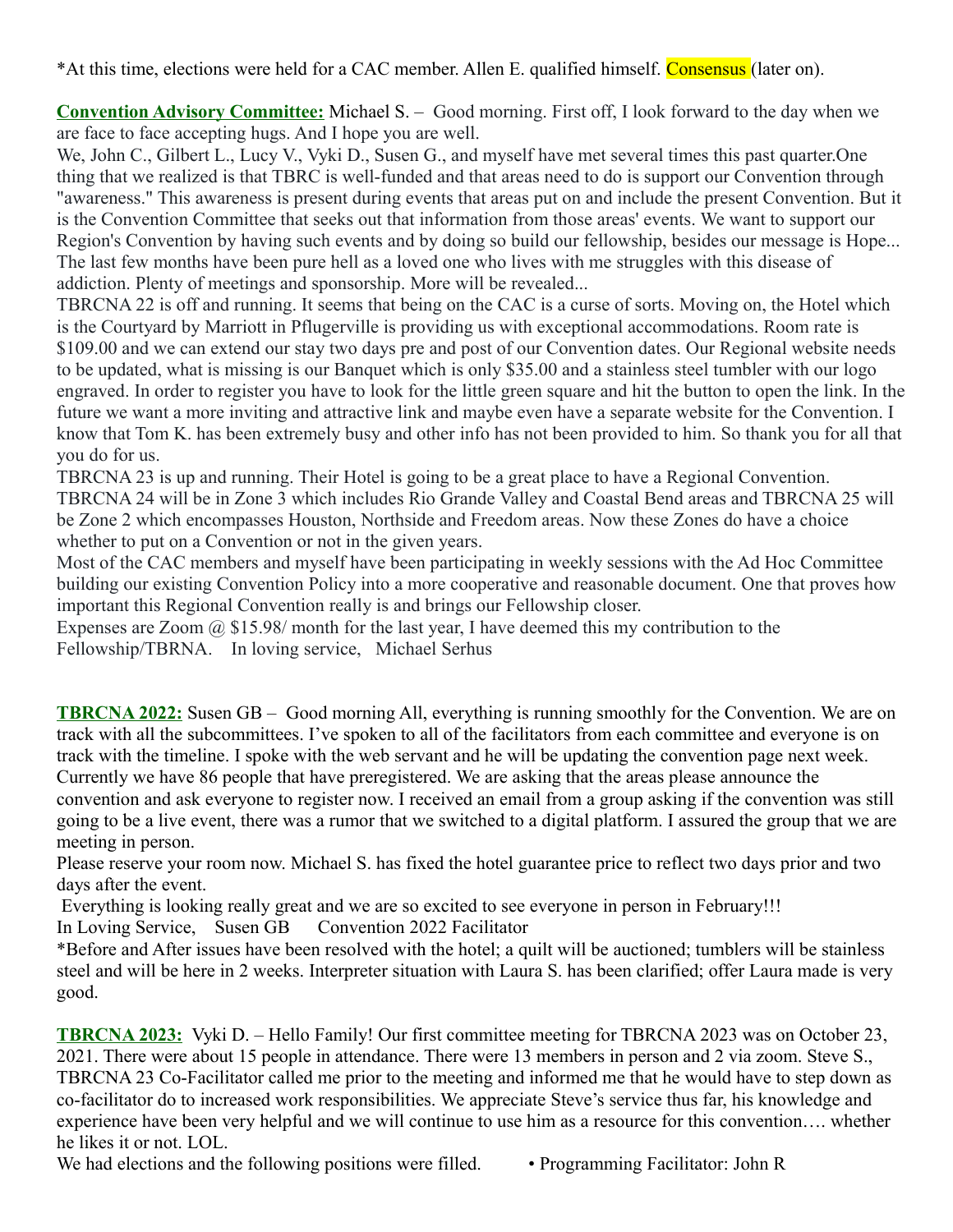- 
- Registration Facilitator: Dave H. Serenity Keeper Facilitator: Vanessa R.
- Hospitality Facilitator: Cindy B.
- The following positions are still open: Co-Facilitator (to be elected at RSC)
- Recorder Entertainment Facilitator Merchandising Arts and Graphics
- Convention/Public Info

Convention Guidelines were distributed and discussed in detail. There were conversations regarding the importance of commitment, establishing sub-committees under the facilitators, and facilitators having written reports at committee meetings. We also discussed budgets, hotel contract for room blocks, meetings, and food. We discussed the theme contest which has since been distributed and posted on various group/area/region social media pages. We currently have about 9 theme ideas submitted and will gather ideas until our next committee meeting where we will vote on our favorite theme. Our goal is to have a theme selected at the December meeting so that we can start planning the pre-registration flyer and merchandise to be sold at TBRCNA 2022. Our programming chair has been facilitator of several conventions in our area as well as in other areas and suggested that we might ask the hotel if we could do a buffet instead of a served meal. He stated that buffets have proven to be more well-received in our area, the committee agreed, and I agreed to speak to the CAC about this. John C. with the CAC is planning on speaking to our hotel contact on Monday about this and since this hotel has always been very easy to work with, we don't see an issue with them allowing us to make that change. More will be revealed.

Overall, I'm very pleased with the outcome of our first meeting and I am looking forward to the next one. I've been attending the Convention Ad-Hoc Subcommittee Meetings as well as CAC meetings trying to learn everything I can about what it takes a to put on a successful TBRCNA and how the TBRCNA committee may evolve over time and I am very excited about that as well.

Since our area is rather small and not a lot of members have convention experience, I have put it out there that members from other areas are welcome to join the committee and share their experience as well as encouraging local members to attend meetings and join the various sub-committees. This is kind of the direction that the convention ad-hoc subcommittee is wanting the CAC/Convention Committee "merger" to go so I'm thinking this convention committee will be sort of a pilot for that. Our next committee meeting will be held on December 11, 2021 at the MCM Elegante Hotel (2355 I-10, Beaumont, TX 77705 – Conference room 216) at 10:30 AM. This will be a hybrid meeting (info below). We hope to see you all there! In Loving Service, Vyki D. \*TBRCNA 23 Committee Zoom Info date was reported in detail.

**Hospitals & Institutions:** James B. – It's an honor to serve Tejas Bluebonnet Region of Narcotics Anonymous and this is the H&I facilitator's report.

"While 'those we serve' in this Tradition ultimately refers to the NA groups, we may want to consider some other layers of responsibility we experience in NA service and be mindful of what it means to be directly responsible to, and through, our levels of service." Guiding Principles: The Spirit of Our Traditions pg. 171

**Accomplishments:** There may not be much to report but the H&I facilitator for HASCONA asked me if I wanted to attend their learning day which was also a fundraiser for their convention coming up next year. Unfortunately, I couldn't make it because weekends have been a commitment for studying. I would also like to thank those H&I subcommittee chairpersons for submitting their reports to our TBRNA email. Recently, I spoke to the H&I subcommittee chairperson who was asking about getting funds from our RSC's Treasurer for their book drive during the upcoming holidays. My response was what I have learned as my previous service positions in the H&I subcommittee where we usually asked our GSRs to vote on it their Area Service Committee meeting. I would love to hear any Experience, Strength, and Hope from any experienced members. If anyone is attending their H&I learning day on Saturday, November 20<sup>th</sup>, please let me know because I am trying to find a ride and I am willing to contribute whatever is necessary.

**Upcoming Plans:** HCANA Basic Text book drive is on Saturday, November 20<sup>th</sup> from 6-9 PM at 510 N Guadalupe Street in San Marcos, Texas 78666; the guest speakers are Jenn M. & Vic R. On Saturday, December 4 th from 2-7 PM, CTANA will be having an H&I book drive at 1513 E Yager Ln, Austin, Texas 78753. If you cannot find the flyers, please let me know because they are in my H&I archives.

In Loving Service, James B. TBRNA's H&I facilitator

\*Three Rivers Volunteer Training on December 13; discussion on budget and funds for Book Drives.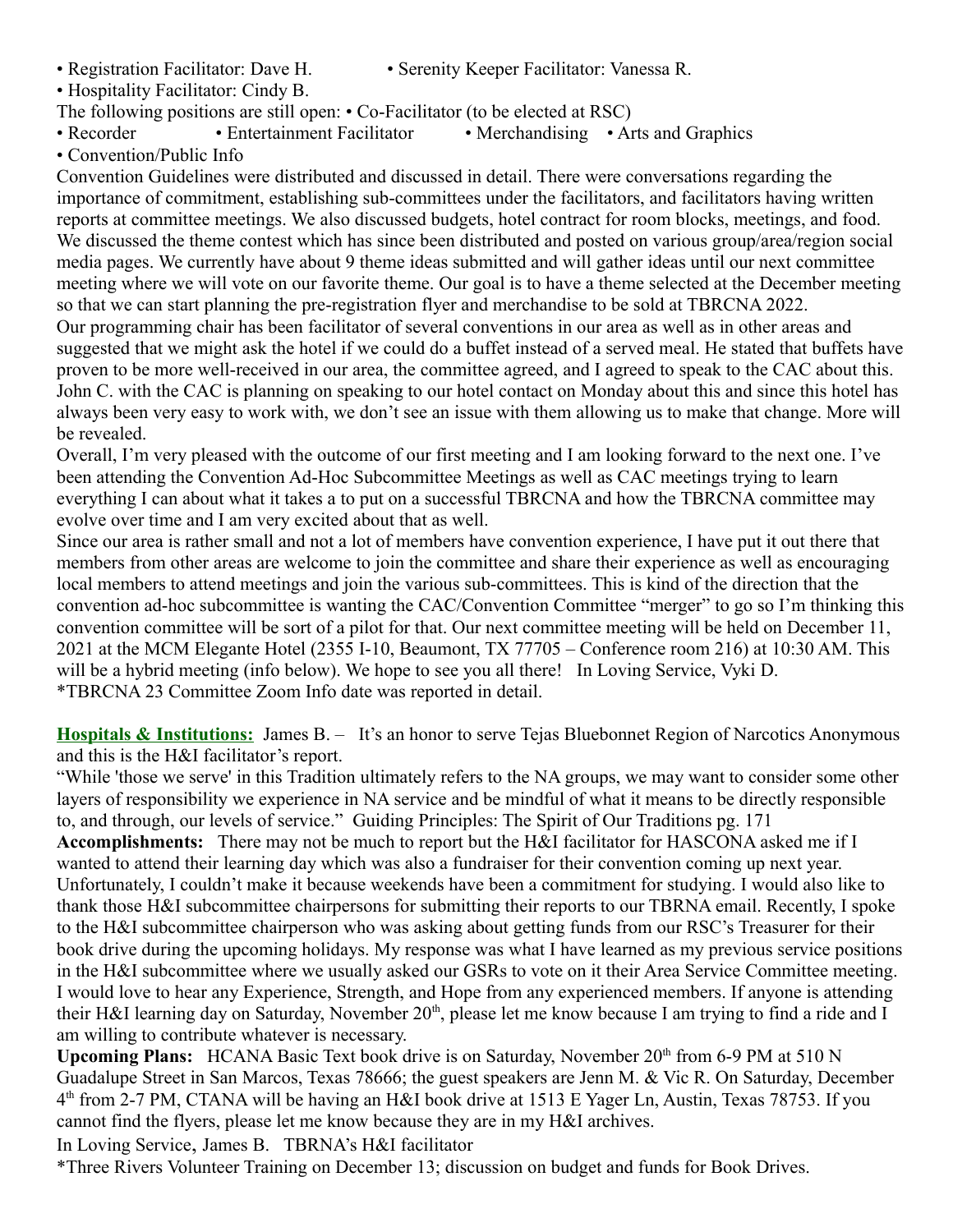**Internet Technology:** Steve S. – Greetings, The bread, BMLT Server and crouton plugins have had updates over this last quarter. Bread has mostly housekeeping, language updates and a custom query added to the second meeting list. Crouton had the ability to share meetings, add service body details and the sort button for venue types. BMLT Server has had a few updates mostly dealing with how NAWS handles it's exports and marks meetings that have been deleted. Not much in the way of updating the website, remember that you can send your Area's event to the Regional website by filling out the form on it. California Steve \*Discussion on updates of formats; (explanation of IT report).

#### **Literature Review:** Lynn S. – Hello from Literature Review!

The approval draft for the Spiritual Principle a Day Meditation book will be included in the Interim CAR/CAT. This will be posted on na.org/conference. The approval draft will also be available for purchase at na.org/webstore for \$10 plus shipping and handling. Both of these will be available by November 24, 2021. In Local Service Toolbox Project news, the virtual meetings best practices tool has been revised. The survey for input will be available until the end of November. You can access it at na.org/toolbox. Please contact me if you have questions or need more information. ILS, Lynn S.

\*Literature Review had a table set up at the MSZZF and handed out drafts of SPAD; ran out and printed more.

**Ad Hoc Committee:** Steve S. – Greetings, We have meeting pretty regularly every other Wednesday night. At this time we are in our second review of the editing we have done to the TBRCNA guidelines. Our next task will be discussing a plan to transition to these guidelines if approved. I want to thank the members who have shown up or contributed to this effort. Randi B., Michael S., Vyki D., Susan GB., Monica V., John C., Chris C., Tom K. and others. California Steve

\*If all goes well, duplication of reports for the Convention will be eliminated and only one report will be submitted; continuity of experience at conventions.

## **Regional Areas:**

**Texas Tri-County:** Jo – I do apologize for being absent the last 2 Regions. There was a lack of communication between the RCM2 and myself.

I love you all. We have 11 groups and 95 meetings weekly. Please visit<http://www.ttcana.net/>for more information. **Trusted Servant Positions:** Chair- Dave S. Co-Chair- Deano M. RCM1- Josanna L. RCM2- Diana K. Treasurer- Ryan T. Co-Treasurer- Jared M. Secretary- Amy T. H&I- Adam E. PR- Jo Activities-Cleaning Rag – Sandi G. Outreach-Phone Line- Lanelle H.

Good day family, our area had a great turn out for our convention in September, we would like to thank everyone who showed up and supported that. Our next ASC will be tomorrow the  $14<sup>th</sup>$ . We will be voting on weather we will be putting our Info on the TBRCNA 2023 flier or not. We did not vote last month since we wanted to ensure we had some participation from our members. In Loving service Jo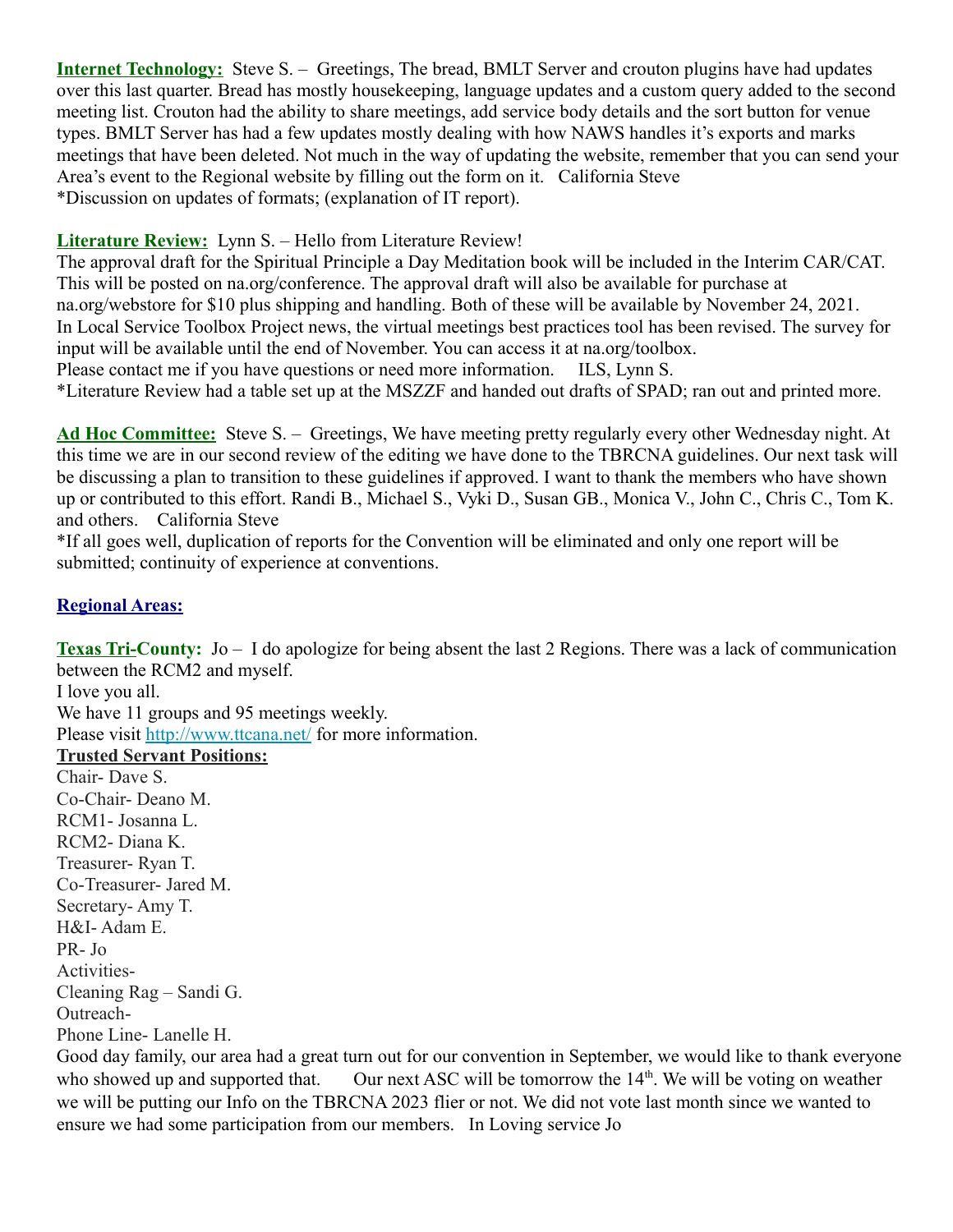**Southeast Texas:** Micah J. – We have 8 groups and 37 meetings per week in the Southeast Texas Area. Wings of Freedom in Nederland, CCC, Subject to Change and Just for Today in Beaumont. New Life in Rose City, New Attitudes in Jasper, Trust the Process in Liberty, and Oasis in Port Arthur. For the most up to date SETANA meeting schedule, please visit www.setana.org

H&I: Southeast Texas Area H&I is currently bringing meetings to The Melton Center on Thursday nights at 6pm and Unity Treatment Center on Thursdays at 8pm. We are not going to Franklin North Women's Treatment at this time because a group not associated with our area brought a male addict there and that is against their rules. Trusted Servant Positions: ● Facilitator : Paulina G ● RCM : Micah J. ● Alternate RCM : Tristan ● Treasurer : Cindy B. ● Alternate Treasurer : Mandy ● Secretary : Tresa C. ● H&I : Bryan A. ● PI : Dana ● Activities : Philip S. ● Outreach : Bert ● Co - Outreach : Twana S. ● Phone Line : Antonio Area News: There is a TBRCNA 2023 Committee meeting on December 11 at 10:30 AM at The Elegante Hotel in Beaumont, room 216. Positions still available are Co-Facilitator, Recorder, Entertainment Facilitator, Merchandising, Arts and Graphics, and Convention Information/PI.

Area Concerns: No area concerns to report

Upcoming Events: SETANA Unity Dinner, tonight November 13 from 7:00 - 9:00 pm at CCC in Beaumont. Wings of Freedom Camping Trip November 19-21st, North Toledo Bend in Louisiana. Speaker Meeting at New Life in Rose City November 20th at 8:00pm.

**Rio Grande Valley:** Esteban read Rebecca L.'s report. Today in RGVANA we have 5 meetings a week. Life's Second Chance group 3 meetings; Rainbow Warriors 1 meeting; Lost and Found group 1 meeting. Each group has between 3 and 8 people per meeting, with about 2 newcomers each meeting. We have created new flyer and have asked our groups to vote on a flyer day to be confirmed tomorrow at area. Our groups have decided to rotate monthly events and go into further details about fundraising as well. Our area is also voting on opening a business zoom platform for area and potentially starting online or hybrid meetings since our area is so large and many cities are missing from our meetings. Area has a current blance of \$393.94 with plans to add a phoneline, website, and flyer purchases back to area, since Life's Second Chance was stand alone for a while, and had taken on these responsibilities over the span of the pandemic. In loving service, Rebecca L. of the RGV

**Northside:** Sean H. – Oral report submitted.

**Houston:** Hurshell – Good morning TBRCNA! The Houston area is alive and doing well. We have currently 20 groups actively apart of the Houston area. Our current balance is \$7,659.54 with 2,500\$ being prudent reserve. We made deposits to TBRCNA \$146 over the last couple of months. And deposits to NAWS of \$52.94. HACNA 14 has chosen the convention hotel which is Houston Marriot West base, 2900 Briarpark Dr., Houston, Tx. 77042. Room rates are \$99. HACNA will take place Sept.-16-18th, 2022. Thank y'all for allowing me to be of service! Sincerely Hurshell C RCM2

**Freedom:** Chris C. – Hi all, Freedom Area is going strong. We helped with the hospitality room at Texas Tri-County Convention. It was a great success.

Red Light group has started hybrid meetings and those are going well. Donuts available onsite. Vigilance group is doing well. New Heights is going strong. People are stepping up into positions. Women's meeting on Thursdays at 8pm. Much love and light to all. In loving service, Chris C.

**Hill Country:** Robyn K. – Oral report. H&I Book Drive on November 20 in San Marcos.

**Esperanza:** Jesse D. – Good Morning everyone! First I'd like to welcome Jesse D our new RCM 1. We currently have 90 weekly meetings and 52 groups in our area. With majority of meetings in person. Esperanza Convention 7 is moving forward and all is going good with planning. January 14-16,2022. Hotel info: San Antonio Colonnade. 9821 Colonnade Blvd. San Antonio TX 78230 Room rates \$109. Plus tax free parking. Convention chair GQ Raymond L. Activities committee planning Thanksgiving Day event. More will be revealed on location.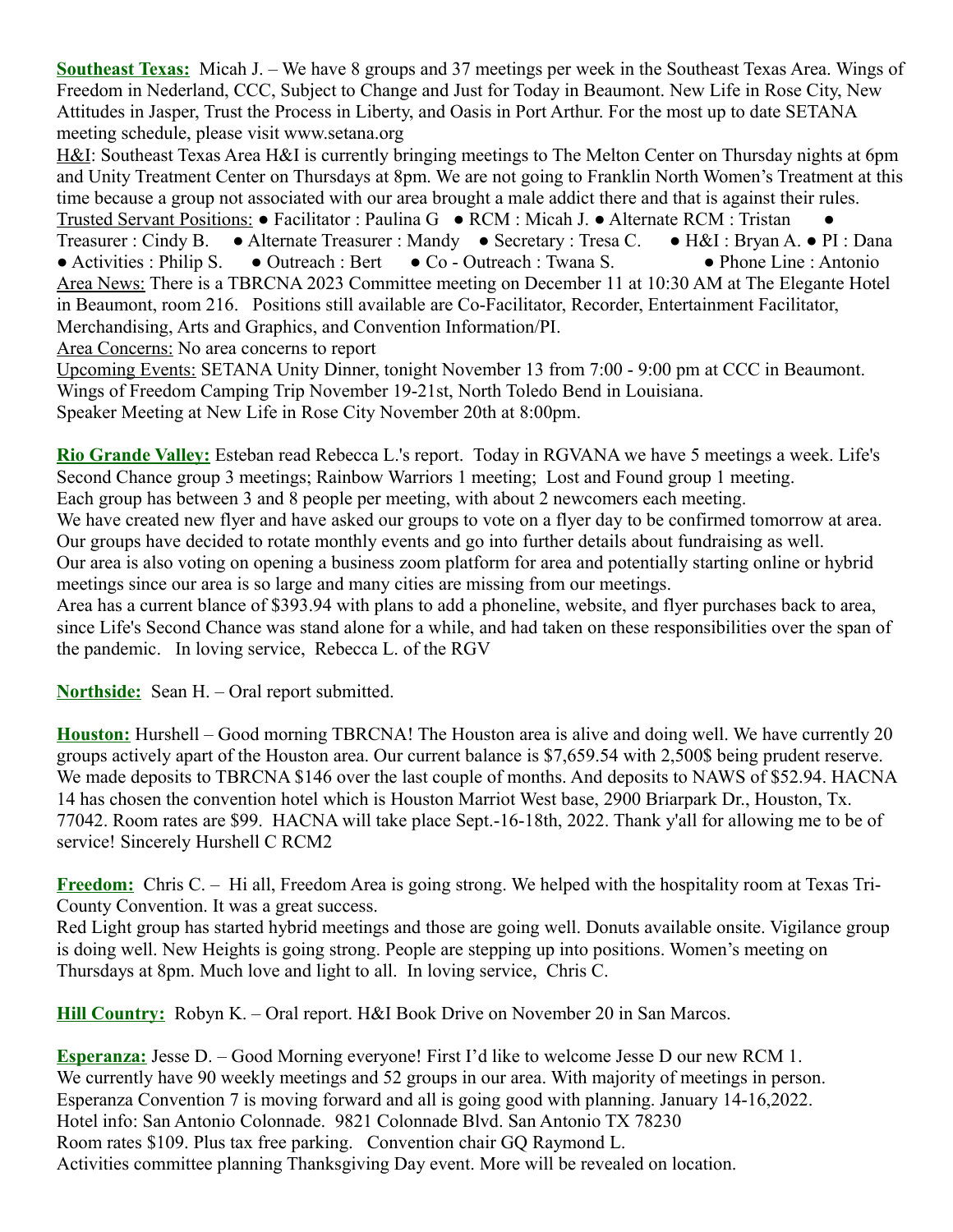Convention event support committee is having a function on Saturday December 11 at 1018 E Grayson. With speakers food and auction. Flyer will be on our website.

September we had area elections.

Esteban R Chair; Deb G vice chair; Treasurer Alia C; RCM 1 Jesse D; RCM2 Luis R; Secretary Eliza G; Alt Secretary Leandra S; Convention Chair 8 Armando S; Activities Lupita S; H&I Hunter W; Newsletter Jerry D; IT Leonora Y; PI Roger R; Phone line Liz H; FITW Gilbert L; Policy Xavier G;Literature Bank Delmar E; Literature Review Joe R;

Thanks for opportunities to serve. Luis R  $\text{rem2}$  (*Q*eanaonline.org Jesse D rcm1 (*Q*) eanaonline.org

**Coastal Bend:** Tom M. read Don B.'s report. The Coastal Bend Area currently services 56 meetings (F2F & Virtual) covering 7 cities surrounding the area. We have a total of 29 groups within the CBANA.org live meeting schedule of which 16 actively participate at the ASC level. We have approximately 13 virtual meetings according to the CBANA schedule. Many positions for ASC will be forth coming this month.

H&I activities: Harvest of Hope fund raiser is to be held later this month. Volunteers are being sought for SATF and Cenicor.

PI: We have a new chairperson that has been doing a great job. She is currently looking into a facility in Victoria using the trademark of NA to promote their functions. More will be revealed.

RBS: The event committee is up and running. The last subcommittee meeting was October  $17<sup>th</sup>$  (I believe)

Phoneline: Currently we have 12 volunteers helping with the phoneline. We have been averaging approximately 1-2 calls each week from a radius around 70 miles around Corpus Christi.

Next ASC scheduled November 21<sup>st</sup>

A donation from CBANA to TBRNA was submitted through BOA deposit. The receipt was verified. Thanks to Tom K. and Kent for the help.

This will be my last RSC meeting with you fine men and women. It has been an honor to serve at this level. I apologize that I will not be present. The in-laws are visiting from New Hampshire then my son will be winging in the Navy next week. Proud father thing. Tom M. will be taking over and he offers a wealth of experience at multiple levels in CBANA. Thanks, Don B. CBANA RCM 2

# **Central Texas:** Chris H. –

Hello from the Central Texas Area. Thanks again for allowing me to be off service to my area and to the region. This will be my last report as RCM. However, I plan to continue Group, Area, and Regional service for the rest of my very long and fruitful future...

News and Info:

Our area currently has 41 groups with 96 meetings per week

Of those, 16 Groups meet Virtually or as Hybrid 42 times a week, and we have 28 groups meeting in person only 34 times a week. Those in person meetings and the Hybrid meetings report that they are all in compliance with local regulations

The Region should receive for our TBRNA 4th Quarter Donation of 240.81

- H&I is carrying a message of hope into six facilities. One of those is Virtual.
- At the next CTANA ASC we will be voting all of the Committee Positions and Subcommittee chairs.
- Our next ASC meeting is Sunday, December 5th, 2021 at 2:00 PM.

 Our English-speaking hot line is 866-792-8262, and a Spanish Language hot line is e at 888-600-6229. Issues - News

- Nothing going on at this time. But of note, our Literature Chair Patrick H. was able to negociate with a Recovery facility that is closing to purchase all of their unboxed NA Literature at the original cost. We save on the tax and shipping and gained some good faith this that community.
- We have a new RCM 2 with us today. Andrew S. is new to regional service. Please welcome him. This is his First RSC and his next will likely be as RCM. He has jumped in with more preparation than I have seen in some time.

# Upcoming Events:

**• Another Chance** has announced its 24th Anniversary Celebration November  $20^{th}$  @ 1:45 pm till 9:30 PM. 508 N Gray St Killeen, TX 76541 They have 14 speakers.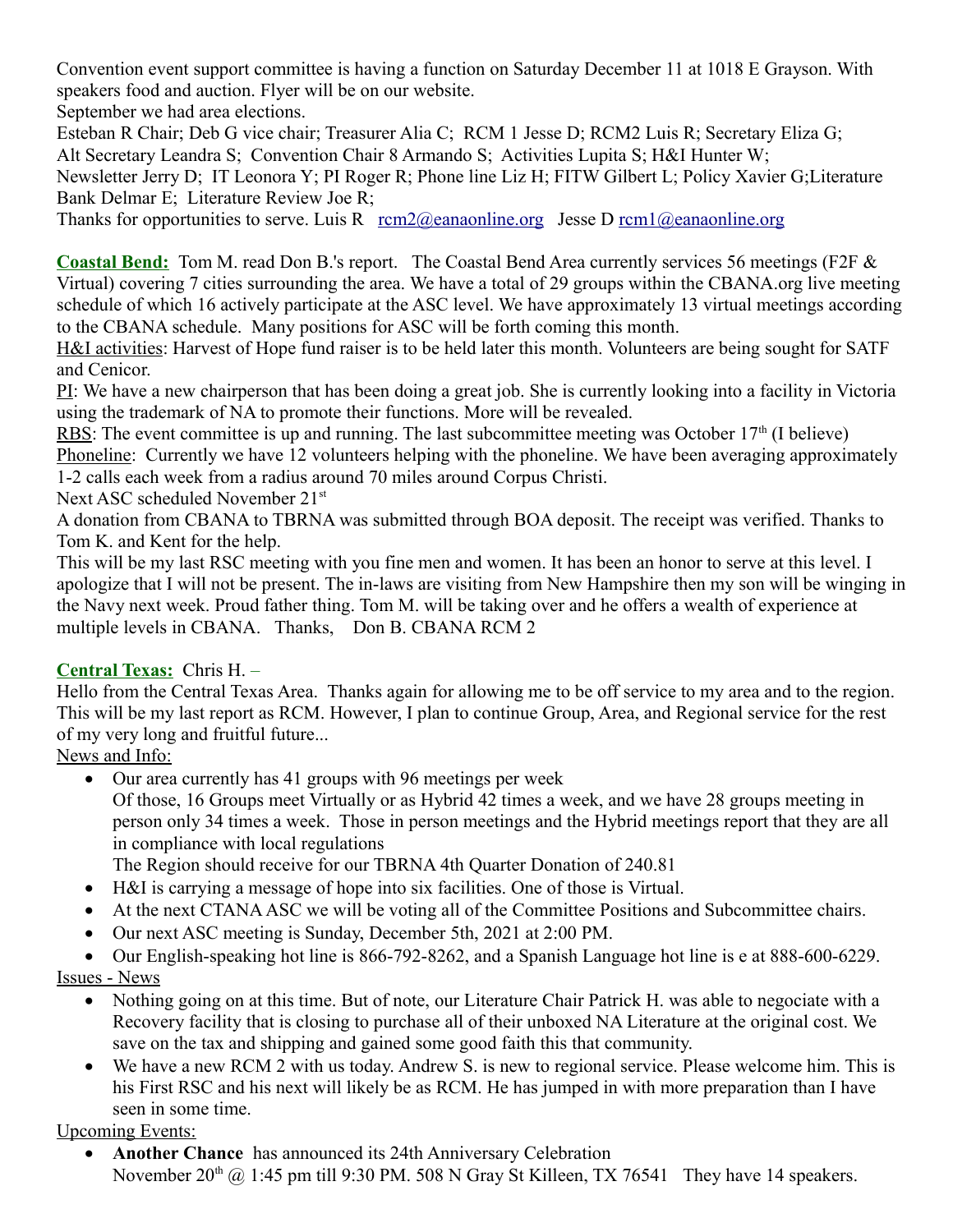Another Chance joined us last year leaving Lone Star and could use the support and outreach that an event like this brings.

- **CTANA** Holiday Event 2021 H&I Book Drive December 4, 2021 @ 2:00pm 7:00pm at 1513 E Yager Ln, Austin, TX 78753. It's a mask optional facility and the committee is going with that. However, they are providing Social Greeting Wrist bands for anyone who wants no contact and social distancing.
- More at ctana.org

Upcoming Meetings

- Area Service Committee December 5th, 2021 at 2:00 PM. The meeting room opens at 1:30 for new GSR orientation.
- Sub Committee meetings are being held virtually Information about those meetings can be found at: http://ctana.org/committees/

Thanks again, Chris H. / RCM  $\frac{rem(\partial)ctan(\partial) \cdot r}{r}$ 

**Brazos Valley**: Michael C. – Oral report

Fatus, Public Relations rep from AHHTXNA attended this RSC to establish communication with TBRNA. **Area Habla Hispana de Tejas** is the only Spanish-speaking area in the state of Texas.

**This report was read by Steven P.** – Report from the Texas Spanish Speaking Area of Narcotics Anonymous to the Texas Bluebonnet Region.

1. On August 15, a new group was added to AHHTXNA. Group "Good Will". Address: 2025 W11th St., Houston, TX, 77008 Hours: Wednesday 8 - 9 p.m. 2.

On August 15 also the group "G.U.I.N.A" from Matamoros, Tamps. Mexico decided to separate from AHHTXNA.

3. Currently 7 groups are those that belong to AHHTXNA.

4. On August 15, we created the Public Relations committee.

5. On August 19 we finalized the study of the Public Relations Manual. With the vision of creating the Public Relations Committee, the Area invested 8 weeks in this study.

6. AHHTXNA participated in the Multizonal Service Symposium, August 27-29, 2021 in San Antonio TX. Where after a coordinated process with servers from all the structures that participated, we attended the workshop: "Efficient communication strategies in the service" But we were also present

and participating in the entire program in Spanish. One of the main objectives of our Area is to establish links with the different Areas of Texas and be recognized as the AHHTXNA, and thus optimize the use of NA resources destined to carry the message in Spanish in Texas.

This is just the beginning of a communication that we hope will continue to strengthen, we notified the Lone Star Region of this, because we will soon need your support to take this vision further. Now we are working on organizing ideas.

7. Currently, all groups are holding face-to-face meetings.

8. We continue with virtual meetings on Monday, Wednesday and Friday. 7:00 - 8:30 p.m. on the Zoom Platform at the following link: Meeting ID: 873 5755 1694 Password: 015096

9. Some groups participate in a hybrid way in the virtual meeting.

10. In virtual meetings, those who wish to contribute financially and practice the seventh tradition have been invited to do so directly at www.na.org

11. In the virtual meeting we continue to deliver "Certificates of Attendance" to those who require it. We have received many people who send agencies hired by employers (such as the renowned institution SCAN)

12. As of today, the welcome information has been given to approximately 15 people. (1 month period)

- 13. Close contact has been maintained with the FZLA, participating in virtual meetings in different regions.
- 14. We have a website: ahhtxna.org. Welcome to explore it.
- 15. We are working on the revision of our Guides with an AD-Hoc committee. To adapt it to current needs.
- 16. We created our Fellowship Development Committee.
- 17. We have our Telephone Line committee. 1 888 600 6229
- 18. Currently, the AHHTXNA is doing well economically.
- 19. We will have our next Area meeting on 11/21/2021.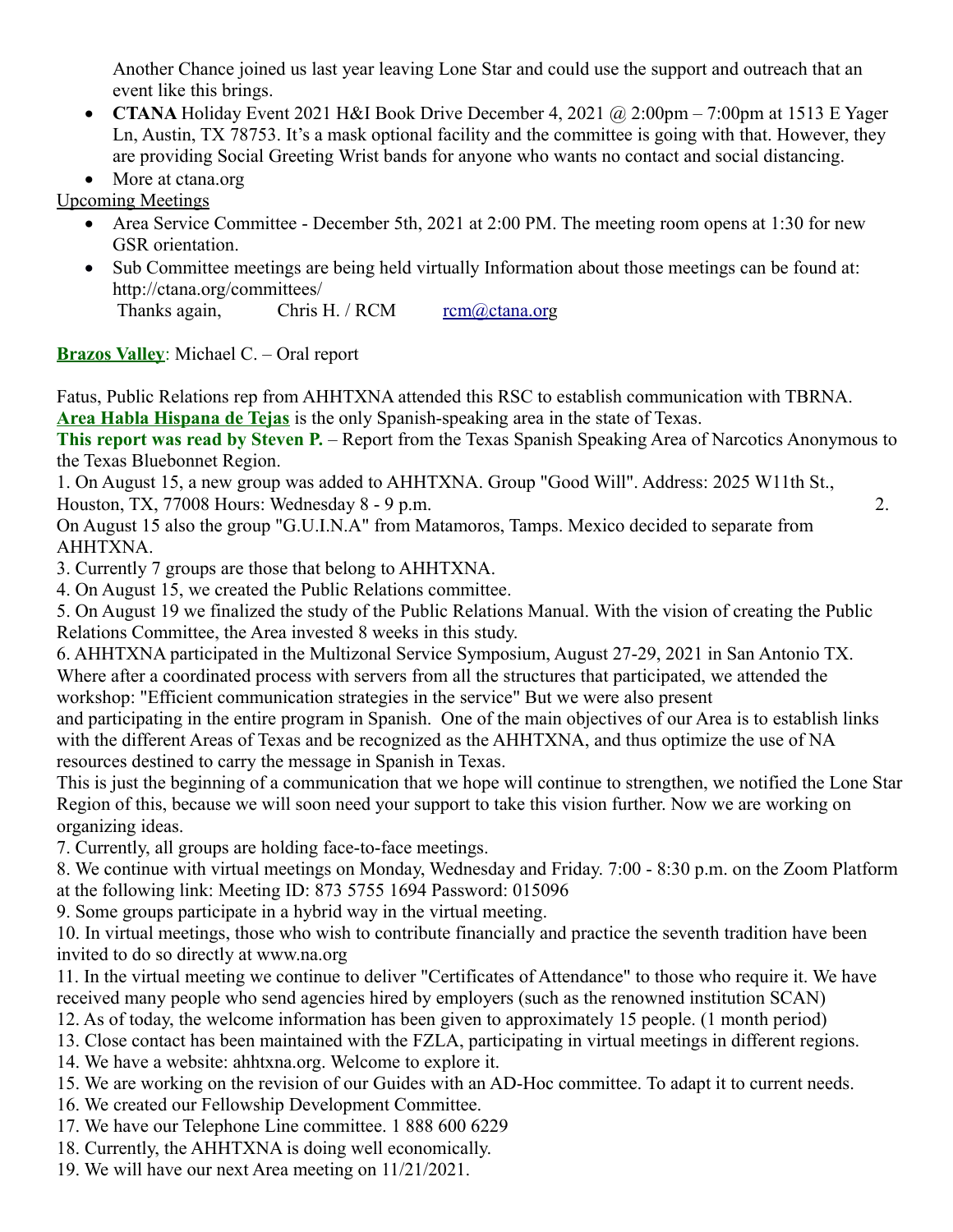20. Anyone who is interested in knowing more about AHHTXNA or who wishes to join to serve in Spanish in Texas, are cordially welcome to our meetings and subcommittees, united in spirit and with a heightened awareness of the use of Narcotics Anonymous resources. go further.

Thanks for letting me serve Fatus

\*\*This report was also submitted in Spanish.

\*\*Discussion: On how can we best help the addict who still suffers; if we can understand it's a big situation and continue discussion in reviewing our guidelines, we could make a clear statement on what we want to do. Cultivate our region's spanish-speaking helpline to be posted on our website and have ASL interpreter at the next RSC.

**Open Discussion:** LeAnn K, has boxes of Region's archives. What do we do with them? Possibility of dropping by and vitualize in what condition they're in and see what we can keep.

**On-going Discussion:** Having hybrid RSC in February? Hybrid vs virtual. Vaxx and wearing masks.

\*Concerns voiced about RCMs and other trusted servants leaving the RSC virtual meetings early. (Leaving early when meeting virtually and staying at the RSC when meeting in person). We peaked at 35 and now have 20. \*Doing reports after Business?

**Proposal:** To have the RSC in February virtual and make an effort to test hybrid on 5G. **Consensus** \*Discussion on doing Business before lengthy trusted servants reports.

\*Agenda to be determined by the Facilitator

\*In Old Business, to have discussion on expected attendance of RCMs at the RSC.

**New Business:**

**Proposal:** Increase AAI Budget to **\$600 Consensus Proposal:** Increase H&I Budget to **\$500 Consensus**

\*If AAI mailbox in Corpus Christi expires in December, use the regional mailbox or CBANA. Cost? \$10 a month plus \$1 to forward.

**Proposal:** AAI mailbox for 6 months for \$94 and then make transition. **Consensus**

**Poll** by Steven P. on questionnaire submitted with his RD report: #1. Yes #2. Yes #3. ? #4. 50%, 17%, 33%, #5. 71% yes, 0% No. #6 0% Yes, 67% No, 33% Not Sure.

\*Discussion: Extending RD's term 2 years to 3 years as WSC – for some of their members. What do Regions do? Change to match WSC ? We will have a member show up with no experience. Since we have Rds that have experience, this will not affect us.

\*Discussion: On having an audit before the Treasurer moves on- the week before November RSC? Yes, in October. 2 Treasurers and Policy facilitator to be present.

**Proposal:** To stay with \$500 in the Treasury. **Consensus**

**Proposal:** For TBRCNA 2023 to get up to \$1,000 for expenditures - to be taken out of seed money. **Consensus Proposal:** To donate \$7,895.46 to NAWS. **Consensus**

| Current Starting Balance for this RSC            | \$17,176.35 |
|--------------------------------------------------|-------------|
| This RSC expenses to pay out:                    |             |
| Liability Insurance                              | \$5,185.00  |
| Ruben P MZSS Reg \$100.00 Room \$281.34 \$381.34 |             |
| <b>SZF Qtr Donation</b>                          | \$100.00    |
| James B H&I                                      | \$500.00    |
| mail box AAI???                                  | \$94.00     |
| Kent L. Office supplies                          | \$20.55     |
| <b>TBRCNA 23 Front</b>                           | \$1,000.00  |